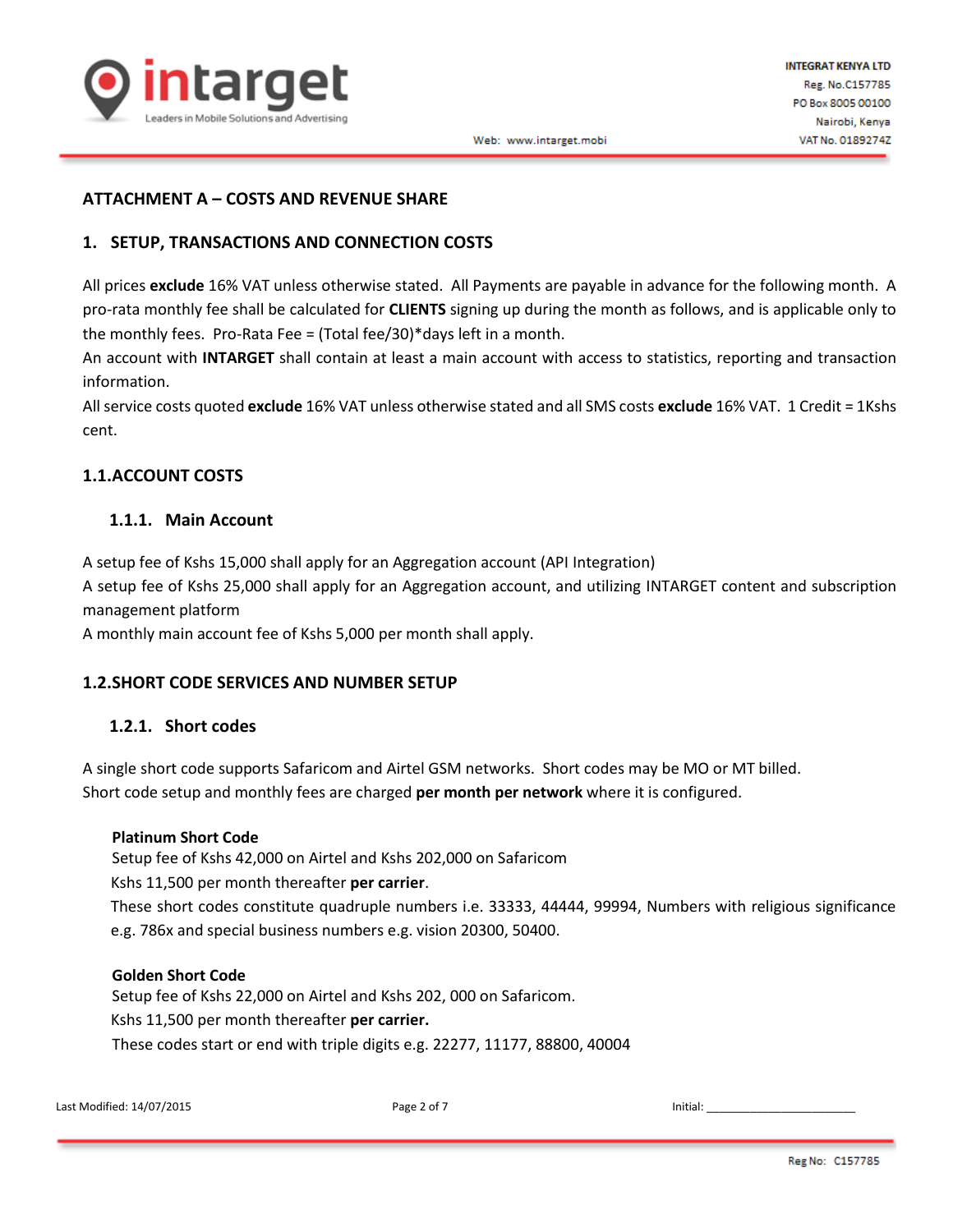

#### **Standard Short Code**

Setup fee of Kshs 12,000 on Safaricom and Kshs 12,000 on Airtel. Kshs 11,500 per month thereafter **per carrier.** These are codes that are not in the above mentioned categories

# **1.3.MESSAGE TRANSACTION COSTS**

#### **1.3.1. SMS Transmitted**

For each Premium Billed transaction **(MO only**) the network will allow one free MT message.

For any other MT messages (excluding the above) the including bulk messaging the following rates will apply on Safaricom and Airtel

| <b>Bulk SMS Rates</b><br>(Incl. of taxes) |               |                        |                      |                      |                   |        |
|-------------------------------------------|---------------|------------------------|----------------------|----------------------|-------------------|--------|
| <b>Volume Bands</b>                       | $0 -$<br>100k | $100,001 -$<br>500,000 | $500,001 -$<br>1Mill | $1$ Mil $-$<br>2 Mil | 2 Mil $-5$<br>Mil | >5Mill |
| Price per MT<br>(Kshs)                    |               | 0.85                   | 0.65                 | 0.5                  | 0.45              | 0.4    |

## **1.3.2. Bulk SMS services only**

A *Setup fee* of Kshs 5,000 will apply.

| <b>Bulk SMS Rates</b><br>(Incl. of taxes) |               |                        |                      |                      |                                   |           |
|-------------------------------------------|---------------|------------------------|----------------------|----------------------|-----------------------------------|-----------|
| <b>Volume Bands</b>                       | $0 -$<br>100k | $100,001 -$<br>500,000 | $500,001 -$<br>1Mill | $1$ Mil $-$<br>2 Mil | $Mil - 5$<br>$\mathcal{P}$<br>Mil | $>5$ Mill |
| Price per MT<br>(Kshs)                    |               | 0.85                   | 0.65                 | 0.5                  | 0.45                              | 0.4       |

## **2. REVENUE SHARE ON SERVICES**

In this section of the document, all presented figures exclude 16% VAT and 10% Excise Tax. **INTARGET** Revenue Share is available on Higate Web at [www.ke.higate.co.za](http://www.ke.higate.co.za/) on a monthly basis. The **CLIENT** must invoice **INTARGET** for the specified gross revenue amount. The operator stats will be accepted as correct and final and therefore the **CLIENT** will only be able to invoice **INTARGET** after the stats of **INTARGET** were successfully reconciled to that of the network. As **INTARGET** does not always receive status notifications from the operators, the stats showing on Higate Web might be inflated.

Last Modified: 14/07/2015 Page 2 of 7 Initial: \_\_\_\_\_\_\_\_\_\_\_\_\_\_\_\_\_\_\_\_\_\_\_\_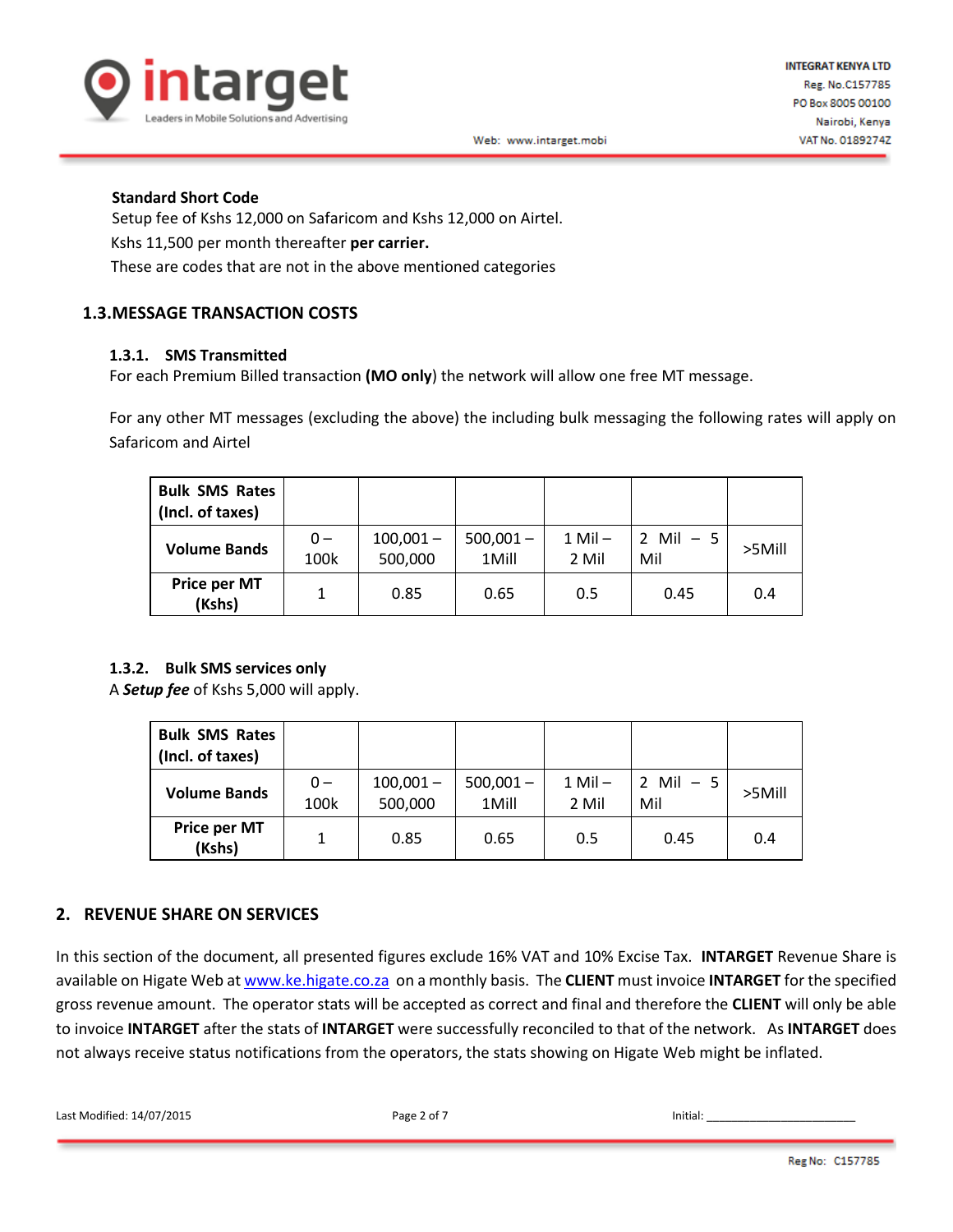

Web: www.intarget.mobi

Transaction costs are invoiced to the **CLIENT** monthly in arrears and payable 7 (seven) days thereafter. No offsetting of costs against revenues is permitted at invoicing level, but can be negotiated with your Account Manager at payment level in special circumstances.

**INTARGET** shall make payment to the **CLIENT** 7 (days) after the payment has been received from the particular operator. The payment time from the operator is between 60 (sixty) to 90 (ninety) days if no dispute of messages received arises. Revenue share/discounts are payable / calculated on a monthly traffic and not for the accumulated traffic over longer periods of time.

If payments are withheld by the Operators for whatever reason, these payments will also be withheld from the **CLIENT**, until such time payments were received from the Operator.

A minimum revenue claim of Kshs 10,000 shall be allowed. The right to claim monies due shall expire within 6 months from the date of statement, and the **CLIENT** shall lose such monies payable.

According to the regulations of the Kenya Revenue Authority a maximum of 10% withholding tax will be withheld on all revenue pay-outs to non-resident entities.

According to the regulations of the Kenya Revenue Authority, Safaricom is liable to deduct a 10% withholding tax on all revenue pay-outs.

# **INTARGET shall pay the following Revenue Share portion to its CLIENTS:**

Revenue = Premium Charge (excluding taxes) **less** Operator Charge **less** 10% Withholding tax (*Safaricom only*) **less INTARGET** Charge.

The revenues as below are paid by the Operators and shall be shared between **INTARGET** and the **CLIENT** as follows:

- Aggregation Account (API Integration): 20/80 basis in **CLIENTS** favour.
- Aggregation account and content management platform 30/70 basis in **CLIENTS** favour.

Revenue share is subject to change dependent on changes from the Operators.

The below revenues are paid by the Operator unless otherwise agreed. The pay-outs are the **net** after deduction of 16% VAT and 10% excise tax.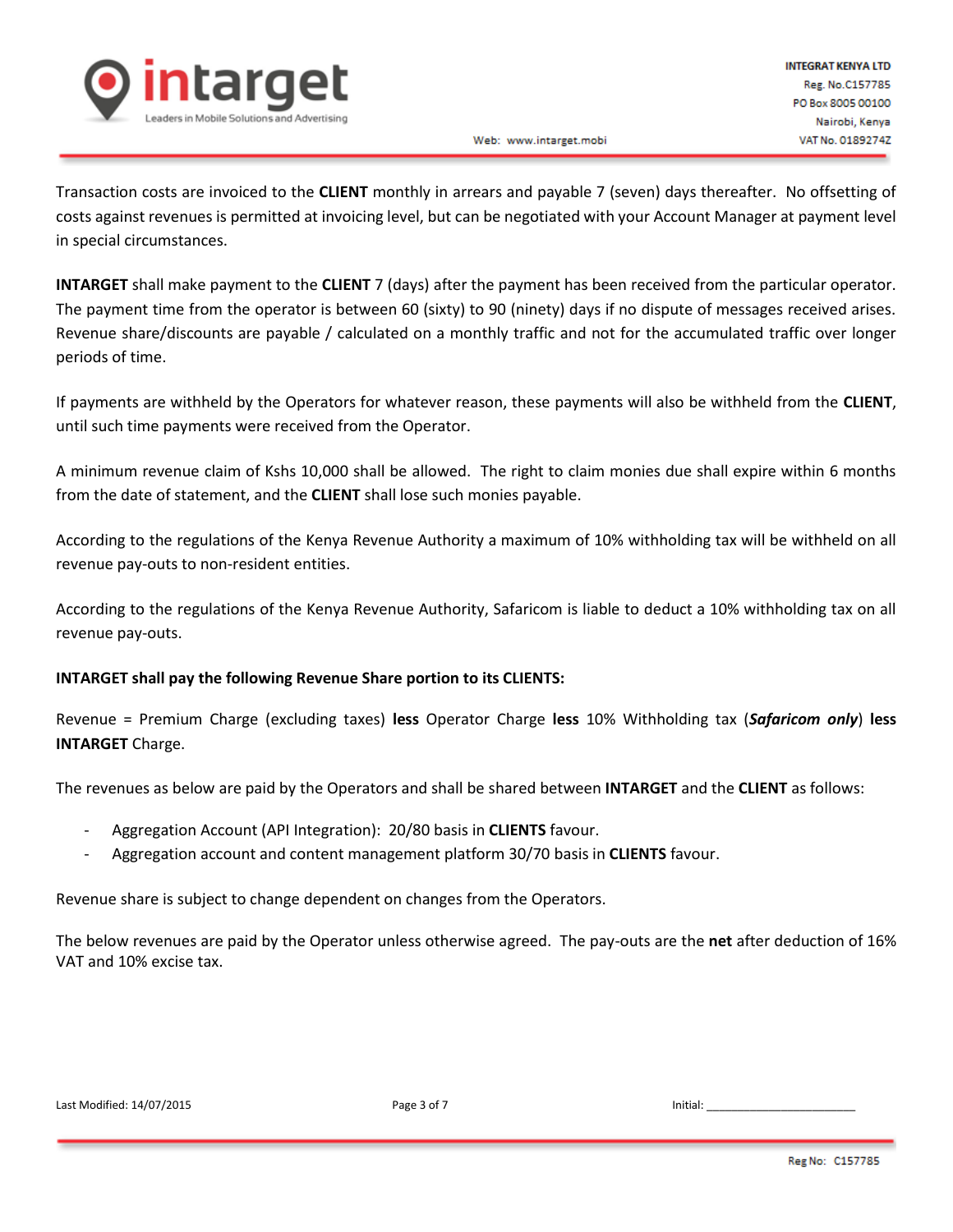

### **Safaricom Premium SMS**

| <b>Revenue Share - Normal PRS Services</b> |                          |                       |            |  |
|--------------------------------------------|--------------------------|-----------------------|------------|--|
| <b>Price Range</b>                         | <b>PRS Revenue share</b> |                       |            |  |
| <b>KshsIncl Taxes</b>                      | 0-100,000                | 100,001-<br>1,000,000 | >1,000,001 |  |
| $0.00 - 1.00$                              | 0%                       | 0%                    | 0%         |  |
| $1.01 - 5.00$                              | 20%                      | 50%                   | 60%        |  |
| >5.00                                      | 50%                      | 60%                   | 70%        |  |

| <b>Gaming/Lottery Revenue Share</b>            |           |                       |            |  |
|------------------------------------------------|-----------|-----------------------|------------|--|
| <b>Price Range</b><br><b>PRS Revenue share</b> |           |                       |            |  |
| <b>KshsIncl Taxes</b>                          | 0-100,000 | 100,001-<br>1,000,000 | >1,000,001 |  |
| $0.00 - 1.00$                                  | 0%        | 0%                    | 0%         |  |
| $1.01 - 5.00$                                  | 20%       | 30%                   | 40%        |  |
| >5.00                                          | 30%       | 40%                   | 50%        |  |

**Network will share the Net revenues after government taxes (excluding withholding tax) as indicated below. Please note a 10% withholding tax will still be applied by Safaricom on the pay-outs below before payment is made.**

### **SAFARICOM – Normal PRS Services**

| <b>Charge to User</b> | <b>ExclTaxes</b> | <b>Revenue from</b><br><b>Operator</b> | <b>Revenue from</b><br><b>Operator</b> | <b>Revenue from</b><br><b>Operator</b> |
|-----------------------|------------------|----------------------------------------|----------------------------------------|----------------------------------------|
| <b>Kshs</b>           | <b>Kshs</b>      | 0-100.000                              | $100.001 -$<br>1,000,000               | >1,000,001                             |
| 3.50                  | 2.78             | 0.56                                   | 1.39                                   | 1.67                                   |
| 5.00                  | 3.97             | 0.79                                   | 1.988                                  | 2.38                                   |
| 10.00                 | 7.94             | 3.97                                   | 4.76                                   | 5.56                                   |
| 15.00                 | 11.90            | 5.95                                   | 7.14                                   | 8.33                                   |
| 20,00                 | 15.87            | 7.94                                   | 9.52                                   | 11.11                                  |
| 25,00                 | 19.84            | 9.92                                   | 11.90                                  | 13.89                                  |
| 30.00                 | 23.81            | 11.90                                  | 14.29                                  | 16.67                                  |
| 40.00                 | 31.75            | 15.87                                  | 19.05                                  | 22.22                                  |
| 50.00                 | 39.68            | 19.84                                  | 23.81                                  | 27.78                                  |
| 60.00                 | 47.62            | 23.81                                  | 28.57                                  | 33.33                                  |
| 75.00                 | 59.52            | 29.76                                  | 35.71                                  | 41.67                                  |
| 100.00                | 79.37            | 39.68                                  | 47.62                                  | 55.56                                  |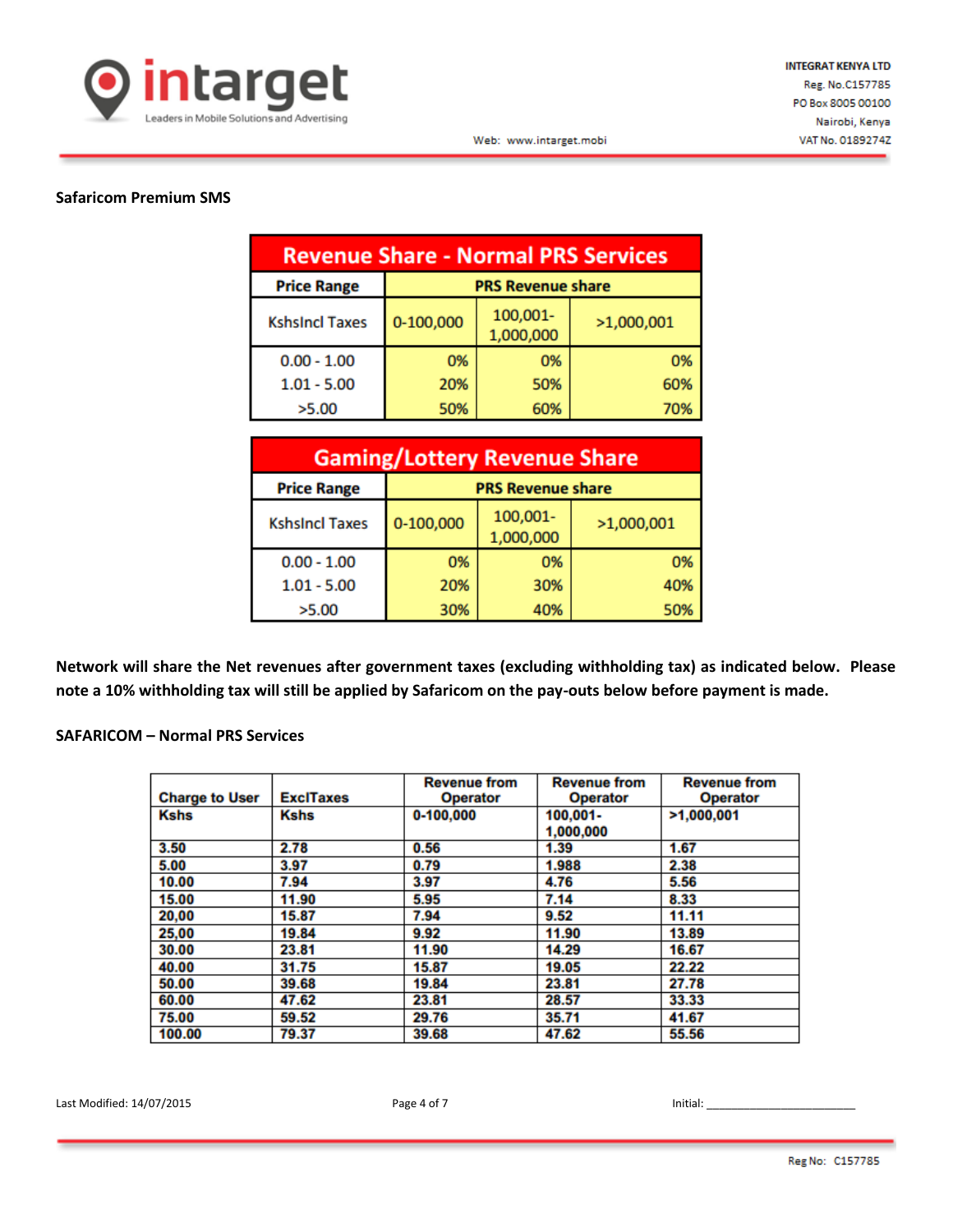

Web: www.intarget.mobi

## **SAFARICOM – Gaming / Lottery Revenue Share**

| <b>Charge</b><br>User | to | Excl<br>Taxes | <b>Revenue</b><br>from<br><b>Operator</b> | <b>Revenue</b><br>from<br><b>Operator</b> | <b>Revenue</b><br>from<br><b>Operator</b> | <b>Revenue</b><br>from<br><b>Operator</b> | <b>Revenue</b><br>from<br><b>Operator</b> | <b>Revenue from</b><br><b>Operator</b> |
|-----------------------|----|---------------|-------------------------------------------|-------------------------------------------|-------------------------------------------|-------------------------------------------|-------------------------------------------|----------------------------------------|
| <b>Kshs</b>           |    | <b>Kshs</b>   | 0-100,000                                 | 100,001-<br>500,000                       | 500,001-<br>1,000,000                     | 1,000,001-<br>2,000,000                   | 2,000,001-<br>5,000,000                   | >5,000,000                             |
| 3.5                   |    | 2.78          | 0                                         | 0.42                                      | 0.70                                      | 0.97                                      | 1.25                                      | 1.39                                   |
| 5                     |    | 3.97          | 0                                         | 0.99                                      | 1.39                                      | 1.79                                      | 1.99                                      | 2.18                                   |
| 10                    |    | 7.94          | 0                                         | 2.78                                      | 3.18                                      | 3.97                                      | 4.37                                      | 4.76                                   |
| 15                    |    | 11.9          | 0                                         | 4.17                                      | 4.76                                      | 5.95                                      | 6.55                                      | 7.14                                   |
| 20                    |    | 15.87         | 0                                         | 5.55                                      | 6.35                                      | 7.94                                      | 8.73                                      | 9.52                                   |
| 25                    |    | 19.84         | 0                                         | 6.94                                      | 7.94                                      | 9.92                                      | 10.91                                     | 11.90                                  |
| 30                    |    | 23.81         | 0                                         | 8.33                                      | 9.52                                      | 11.91                                     | 13.10                                     | 14.29                                  |
| 40                    |    | 31.75         | 0                                         | 11.11                                     | 12.70                                     | 15.88                                     | 17.46                                     | 19.05                                  |
| 50                    |    | 39.68         | 0                                         | 13.89                                     | 15.87                                     | 19.84                                     | 21.82                                     | 23.81                                  |
| 60                    |    | 47.62         | 0                                         | 16.67                                     | 19.05                                     | 23.81                                     | 26.19                                     | 28.57                                  |

#### **AIRTEL**

Airtel retains a base of Kshs 1 on all Premium SMS services where after the revenue share as indicated below applies.

| Premium Rate Services - Provider's share in amount |                          |                                                                              |                                                                        |  |  |
|----------------------------------------------------|--------------------------|------------------------------------------------------------------------------|------------------------------------------------------------------------|--|--|
| <b>Charge to User</b>                              | <b>KshsExcl</b><br>Taxes | <b>Revenue from</b><br><b>Operator</b><br>(Volumes 1 -<br>50,000 SMS)<br>50% | <b>Revenue from</b><br><b>Operator</b><br>(Above 50,001<br>SMS)<br>60% |  |  |
| 5                                                  | 3.17                     | 1.59                                                                         | 1.9                                                                    |  |  |
| 10                                                 | 7.14                     | 3.57                                                                         | 4.28                                                                   |  |  |
| 15                                                 | 11.11                    | 5.55                                                                         | 6.66                                                                   |  |  |
| 20                                                 | 15.08                    | 7.54                                                                         | 9.05                                                                   |  |  |
| 25                                                 | 19.05                    | 9.53                                                                         | 11.43                                                                  |  |  |
| 30                                                 | 23.02                    | 11.51                                                                        | 13.81                                                                  |  |  |
| 40                                                 | 30.95                    | 15.48                                                                        | 18.57                                                                  |  |  |
| 50                                                 | 38.89                    | 19.45                                                                        | 23.33                                                                  |  |  |
| 60                                                 | 46.83                    | 23.42                                                                        | 28.10                                                                  |  |  |
| 75                                                 | 58.73                    | 29.37                                                                        | 35.24                                                                  |  |  |
| 100                                                | 78.57                    | 39.29                                                                        | 47.14                                                                  |  |  |

Last Modified: 14/07/2015 Page 5 of 7 Initial: \_\_\_\_\_\_\_\_\_\_\_\_\_\_\_\_\_\_\_\_\_\_\_\_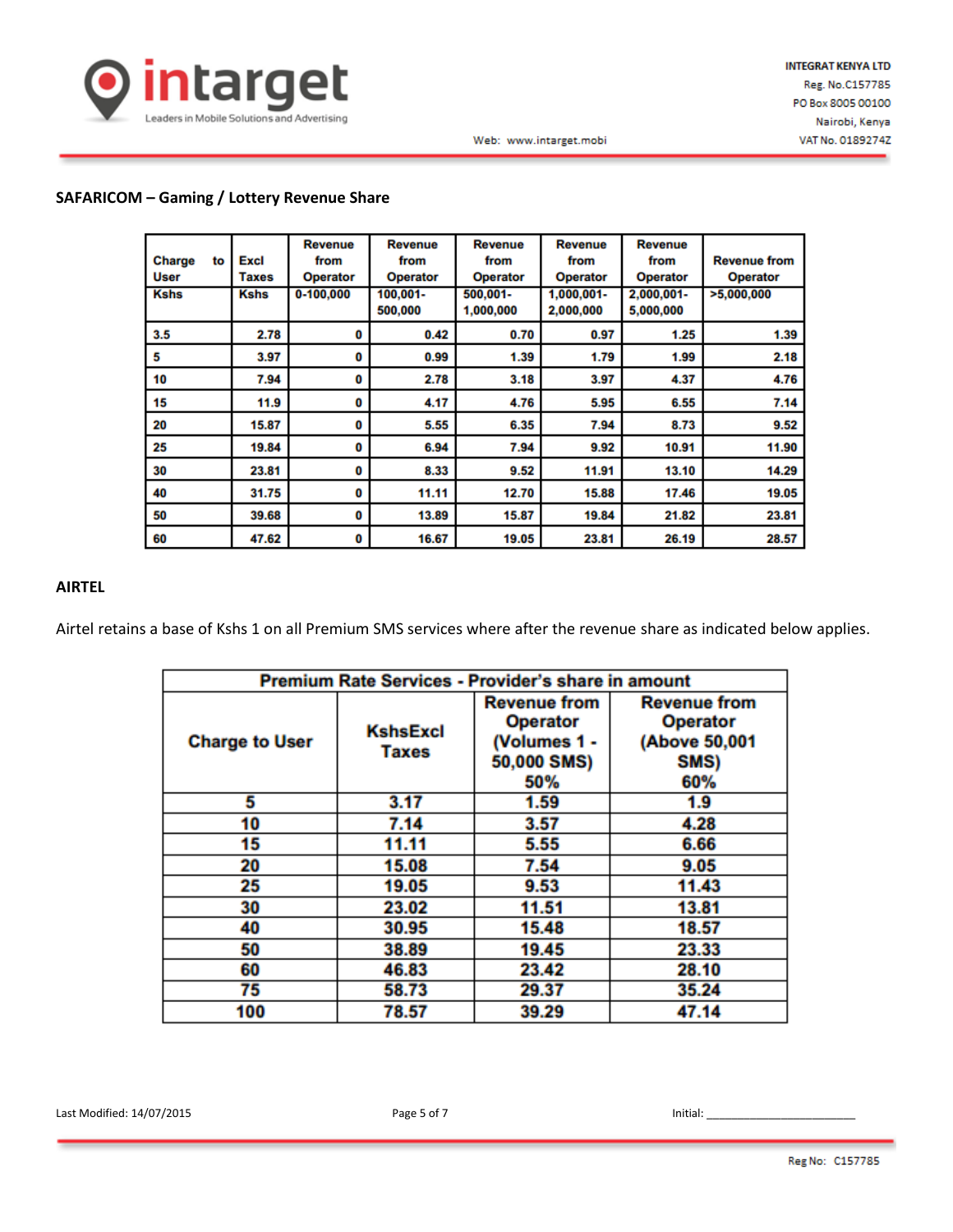

#### **3. MINIMUM PERFOMANCE REQUIREMENTS**

The Operators may suspend and account if the minimum performance requirements are not met.

Bulk Messaging accounts – A minimum of 5,000 outbound messages per month shall be required. Premium rated messaging accounts – A minimum of 20,000 inbound messages per month shall be required.

#### **4. APPLICATION HOSTING RATES**

Application hosting rates are dependent on the application. This shall be quoted for separately. A base rate of Kshs 5,000 applies.

#### **5. COMPLIANCE, CONSULTATION, TRANING AND OTHER RATES**

**INTARGET** offers the following services to its **CLIENTS** at a cost set out below:

#### **Compliance rates**

Kshs 50,000 – submit response of formal CA compliant Kshs 5,000 – submit response of informal CA compliant Kshs 5,500 – Ad Hoc compliance verification

#### **Consultation rates**

Kshs 4,500 per hour – Standard Consultation Kshs 5,000 per hour – Specialized consultation and system engineering

#### **Software Development rates**

Kshs 6,500 per hour

#### **Training**

Kshs 3,000 per person attending per hour

**INTARGET** shall provide 1 hour free technical training for 1 person per **CLIENT**. Additional hours are charged at Kshs 3,000 per person.

#### **Travel and accommodation**

Standard air Fairs, Car Rental (Class B), and Hotel (3 Star) will be billed to the **CLIENT**. For personal travel, AA Travel charges shall apply.